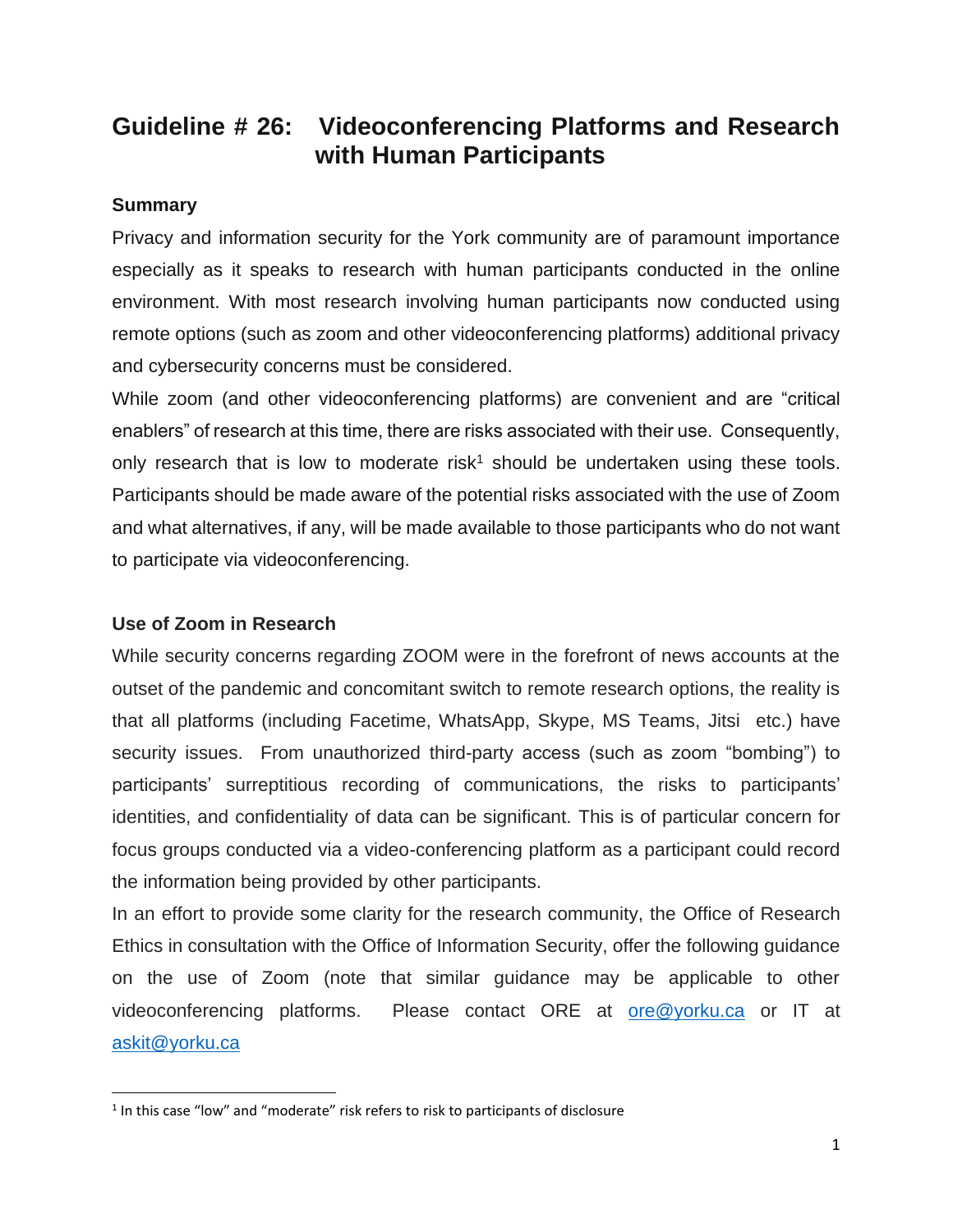York University has institutional licenses for MS Teams and Zoom and researchers are therefore recommended to use MS Teams or Zoom for research activities which involve remote video communications and does not require PIPEDA / PHIPA compliance.

If the videoconferencing meeting needs to meet PIPEDA / PHIPA compliance, Zoom provides Zoom for HealthCare which is a more secure version of the standard Zoom. This version of Zoom is not site licensed and is available at a cost to the researcher.

UIT currently covers the cost of 1 Zoom license (standard and Zoom for Healthcare) per user (staff, faculty, students). For sponsored accounts, there is a recovery cost of \$67 per year per account, charged to the department. Please send an email to [askit@yorku.ca](mailto:askit@yorku.ca) to activate the zoom license.

## **Key Functionality**

As with many collaboration platforms, Zoom offers HD Video and Audio, easy sharing of content, a digital whiteboard, accessibility functions and the ability to record meetings. Meetings can include up to 300 participants and can last up to 30 hours.

Key advantages of using the zoom platform are the ability for people to join meetings using a telephone rather than needing a computer, the digital whiteboard, the ability to use break out rooms in a meeting, and the ability for people external to York to join meetings easily. Zoom meetings are encrypted from end-to-end using the AES 256bit encryption algorithm and TLS tunneling as they connect to and travel through the Zoom cloud servers located in Data Centers across North America.

Zoom for HealthCare enjoys the same features as the zoom standard version but with focus on privacy and security to meet PIPEDA / PHIPA compliance. There are certain administrative, technical, and physical safeguards put in place to ensure the confidentiality and integrity of the session. For example, Zoom for Healthcare meetings will only connect to and travel through cloud servers located in Canada. For more information please contact [Office of Information Security.](https://infosec.yorku.ca/)

## **Key Concerns: Use of Zoom and Risk for Research with Human Participants**

No online meeting platform is "fully" secure. The use of the Zoom standard version would be considered appropriate for low and medium risk studies, where the risk to participants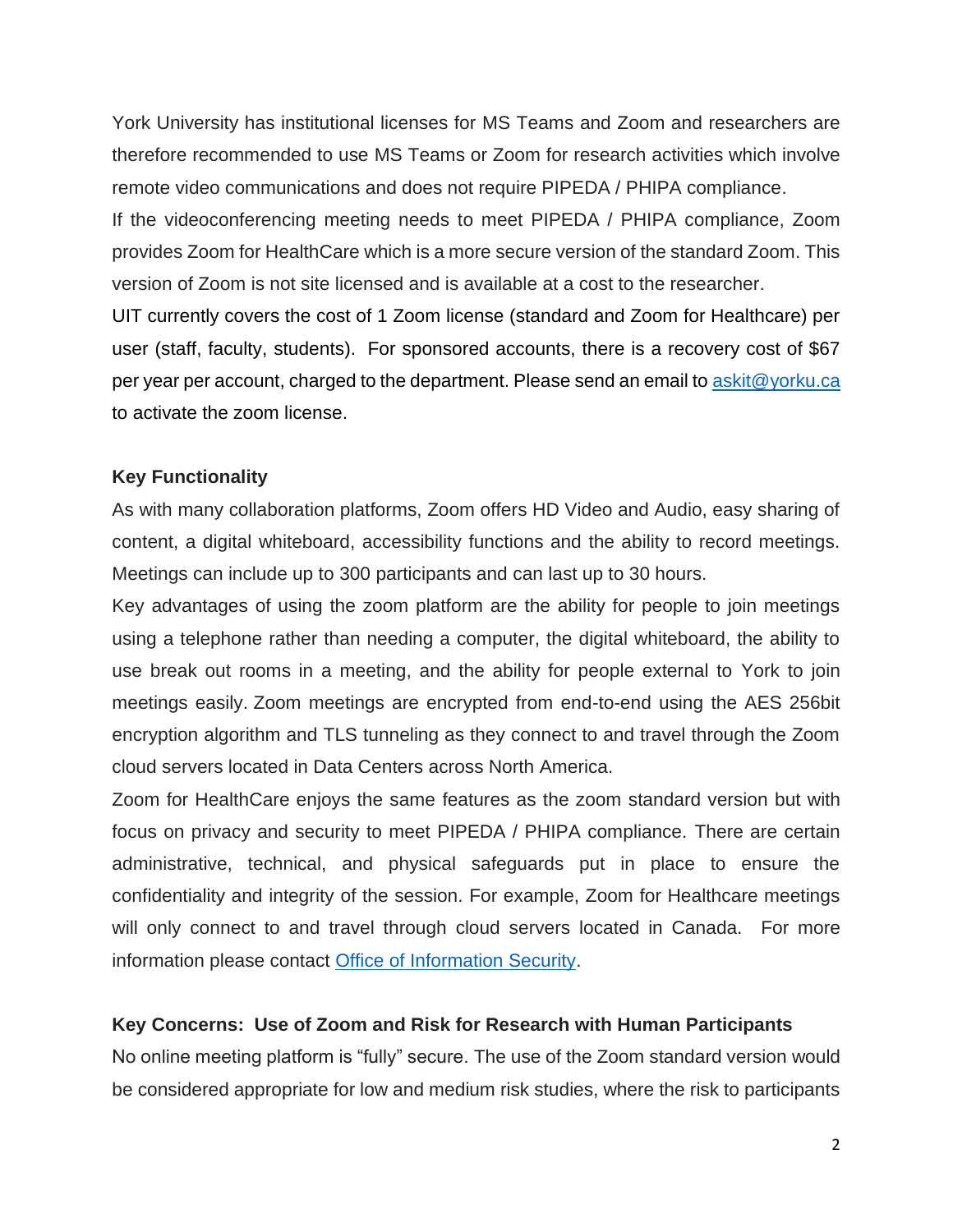should the contents of interviews be released is considered 'low' or 'moderate'. Research in which the risk to participants should the contents of any interviews be released is considered 'high' should use Zoom for Healthcare. Recordings, chats, and shared documents in Zoom for Healthcare should be encrypted and stored on the local computer instead of cloud servers.

Consent forms should include language that makes it clear what platforms are being used, and also that no guarantee of privacy of data can be made, so the risks of participation are clear. Consent forms should also include language that participants agree not to make any unauthorized recordings of the content of a meeting / data collection session, and in the case of focus groups remind participants that researchers cannot guarantee that all participants will refrain from recording the session. The York University [Informed Consent Form template](https://www.yorku.ca/research/wp-content/uploads/sites/39/2020/10/Informed-Consent-Form-Template-Student-Version-Oct-2020.docx) has specific language that addresses risks of use of Zoom and must be used when using video conferencing platforms.

The consent form should specify what is being recorded (audio only or both audio and video). Unless seeing the participant(s) via video is essential to the data collection methodology, the participant(s) should be given the option to participate in the meetings by audio only. When making recordings, it is important that they are saved to a local computer rather than to the cloud-based service wherever possible. Where recordings must be saved to a cloud, they should be downloaded to local storage and deleted from the cloud immediately.

Any meeting details should not be publicly posted, and should limit access to authorized participants, perhaps through the use of a meeting password or by requiring authenticated access.

Things to consider when using zoom<sup>2</sup>:

"If you are choosing to use Zoom, please carefully consider the following:

1. The software itself has had several security vulnerabilities, some revealed last year and some more recently. Every piece of software has security vulnerabilities and Zoom has proven to be no different. It is important to keep all software (including Zoom) patched and up to date.

<sup>2</sup> Source: Waterloo University, Zoom Guidance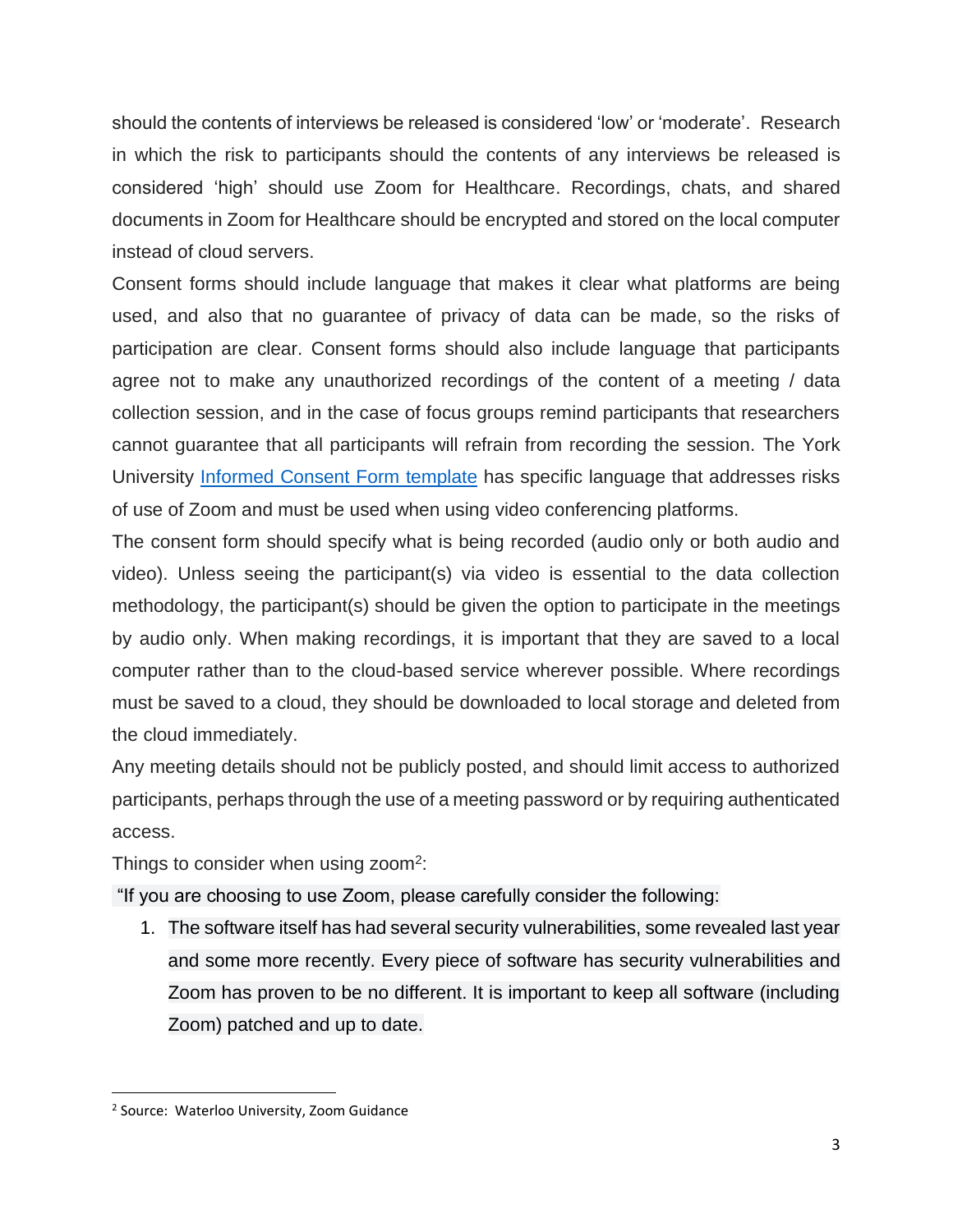- 2. There have been media reports of the company sharing certain data they collect from meeting participants with third parties. Some of these issues have already been fixed, and others are in the process of being fixed. The company has released a statement saying that they have never sold such information.
- 3. Users of the software may be susceptible to having their meetings interrupted by individuals or groups with malicious intent. Advice on preventing this interruption (dubbed "Zoom-bombing") is below and should be considered and applied to any other online presentation software.
- 4. Zoom does not make use of end-to-end encryption. That is to say, while communications between various clients and Zoom are encrypted, those communications are potentially visible to Zoom employees. While this is true of many platforms, it underlines the importance of the service's privacy policies and practices. Note however, that Zoom has addressing this concern with End-to-end (E2E) encryption.

Please see: [https://support.zoom.us/hc/en-us/articles/360048660871-End-to](https://support.zoom.us/hc/en-us/articles/360048660871-End-to-end-E2E-encryption-for-meetings)[end-E2E-encryption-for-meetings](https://support.zoom.us/hc/en-us/articles/360048660871-End-to-end-E2E-encryption-for-meetings)

## **Mitigating Risks**

There are a number of steps a researcher can take to mitigate the risks posed by conducting research using videoconferencing platforms. The following are just a few that should be employed.

## **1. Configuring a Zoom meeting<sup>3</sup>**

When scheduling a Zoom meeting, the following options are recommended:

**Meeting ID**: Generate Automatically

**Meeting Password**: Require a meeting password

**Video**: Both host and participant video should be set to 'off' initially

<sup>&</sup>lt;sup>3</sup> Source: McMaster University Zoom Guidance Document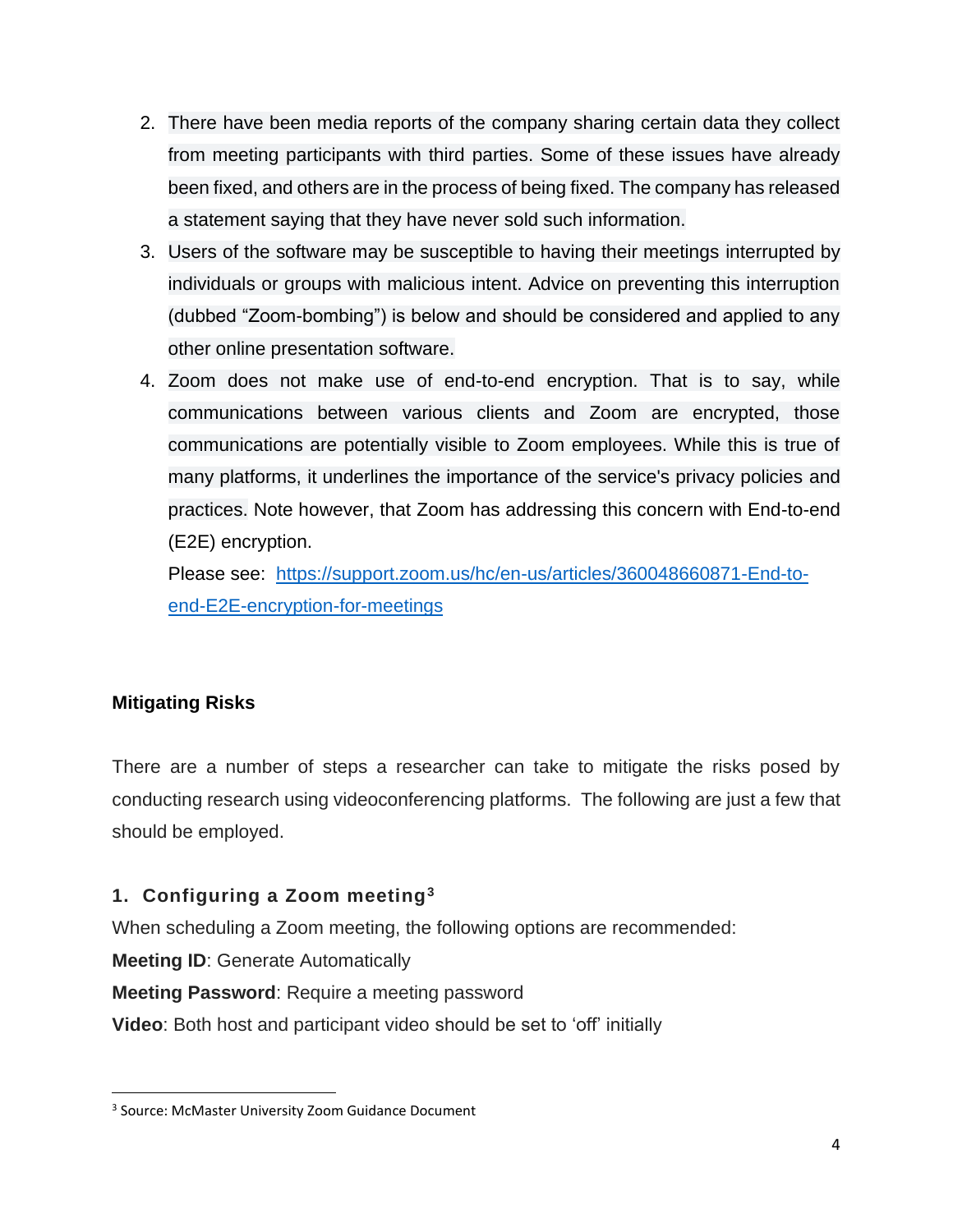**Audio**: Both (unless data collection requires the use of video, participants should be given the option to join by telephone only). Select a Canadian dial in number to minimize accidental costs to participants.

Select the following '**Meeting Options'**

**Mute participants upon entry** (to protect the privacy of participants)

**Enable waiting room** (to prevent uninvited quests)

**Sessions with York U attendees**: Configure your session to require authentication. This is ideal for meetings with YorkU community only. All attendees will be required to authenticate using the PY credentials. Do not use this setting if you have guest speakers.

## **2. Publicizing a Zoom meeting**

When publicizing a Zoom meeting, to prevent unwanted guests and protect against '**Zoom bombings'** meeting hosts should not publicize meeting details more broadly than is necessary. Where it is possible to simply email meeting details to participants, this is the recommended method. Where meeting details must be publicly posted, meeting hosts are advised to post password information separately from other meeting details and are cautioned that Zoom includes (hashed) passwords in the URLs that it generates by default, which should be removed prior to posting.

## **3. Recording a Zoom meeting**

Meeting hosts should be aware that with enough technical awareness, any participant in a video conferencing meeting (using any platform) has the ability to record the meeting without the hosts' knowledge. Consenting processes should make this clear to all participants.

From the web interface, hosts should log into their account and then click on '**my account'**, '**settings'**, and click on the '**recording'** tab. The following options should be set:

**Local recording** should be 'on'

**Hosts can give participants the permission to record locally** should be 'off'

**Cloud recording** should be 'off'

**Automatic recording** should be 'off'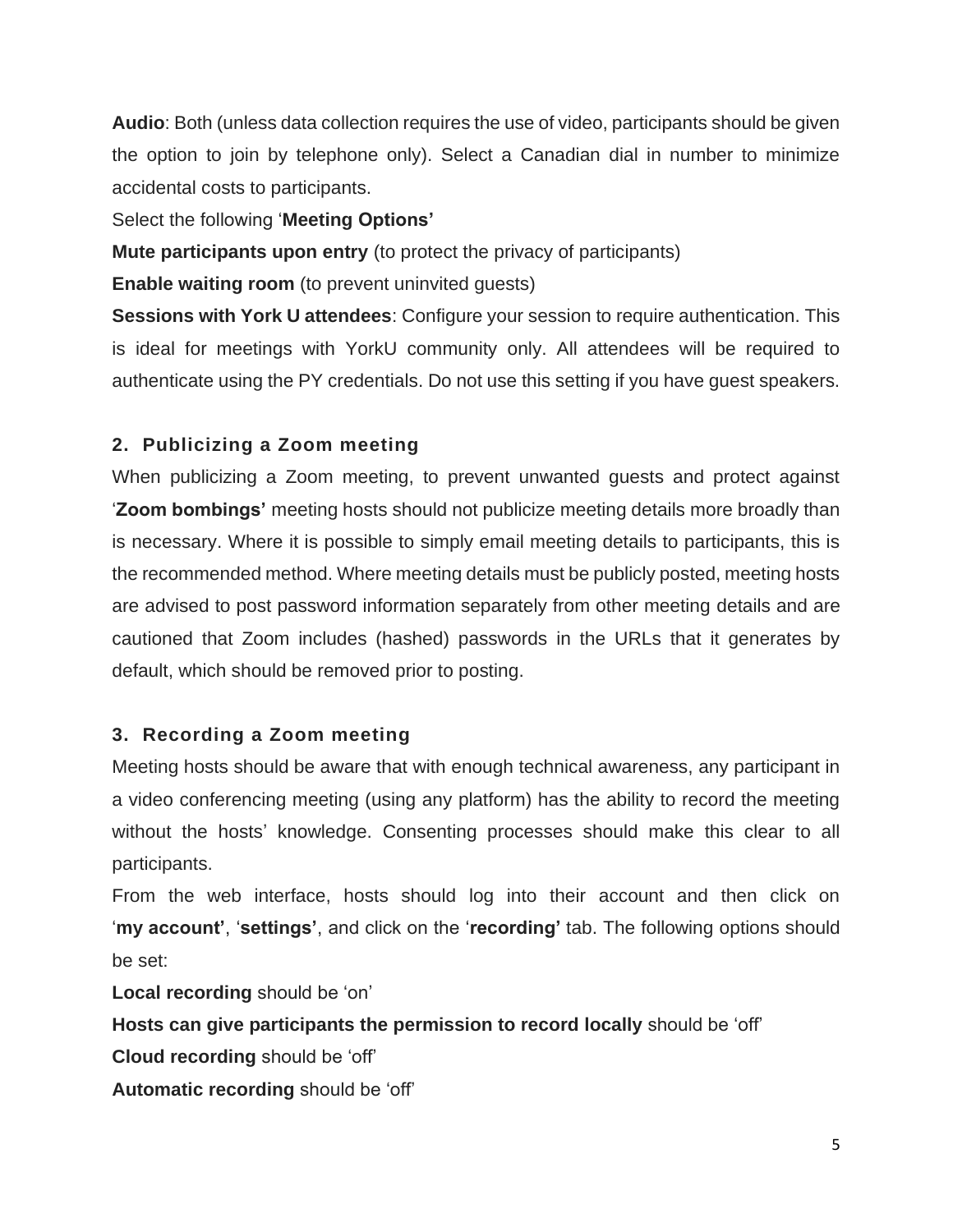## **IP Address Access Control** should be 'off'

## **Require password to access shared cloud recordings** should be 'on'

**Auto delete cloud recordings after days** should be set to 'on' with **the time range** set to no more than 7 days. This is just to ensure any cached recording files are deleted since you are going to be saving recordings locally.

**Recording disclaimer** should be set to 'on'.

**Ask participants for consent when a recording starts** should be set to 'on'.

**Ask host to confirm before starting a recording** should be set to 'on'.

When recording a meeting, which is initiated from within the meeting client, select '**Record on this Computer'** (recordings should not be stored on the Zoom cloud servers). Meeting hosts should be aware that even though you have selected a local recording, some caching of data may be done at the server to allow for the local recording. **All participants should be aware that they are being recorded and should have given their consent for this**.

## **4. Preventing Zoom-Bombing<sup>4</sup>**

Zoom bombing is when an uninvited participant joins a Zoom meeting anonymously for the purposes of disrupting the meeting with language and/or sharing disturbing content. To help minimize the potential for this, researchers are recommended to do the following:

- 1. Use random meeting ID instead of a personal meeting ID.
- 2. Use the feature to require a passcode for the meeting.
- 3. Make use of the [waiting room](https://blog.zoom.us/wordpress/2020/02/14/secure-your-meetings-zoom-waiting-rooms/?zcid=1231) feature.
- 4. Under Schedule Meeting, Enable **Only Authenticated Users Can Join** and choose **Passport York**.
- 5. Do not re-use passwords for multiple meeting URLs.
- 6. Do not post zoom meeting links on publicly available sites.
- 7. Add registration to classes for attendees to register instead of posting a generic zoom meeting URL.
- 8. Mute all participants that are already in the meeting as well as new participants joining the meeting. Do not allow participants to unmute themselves.

<sup>4</sup> Source: York University Office of Information Security Zoom Guidance document